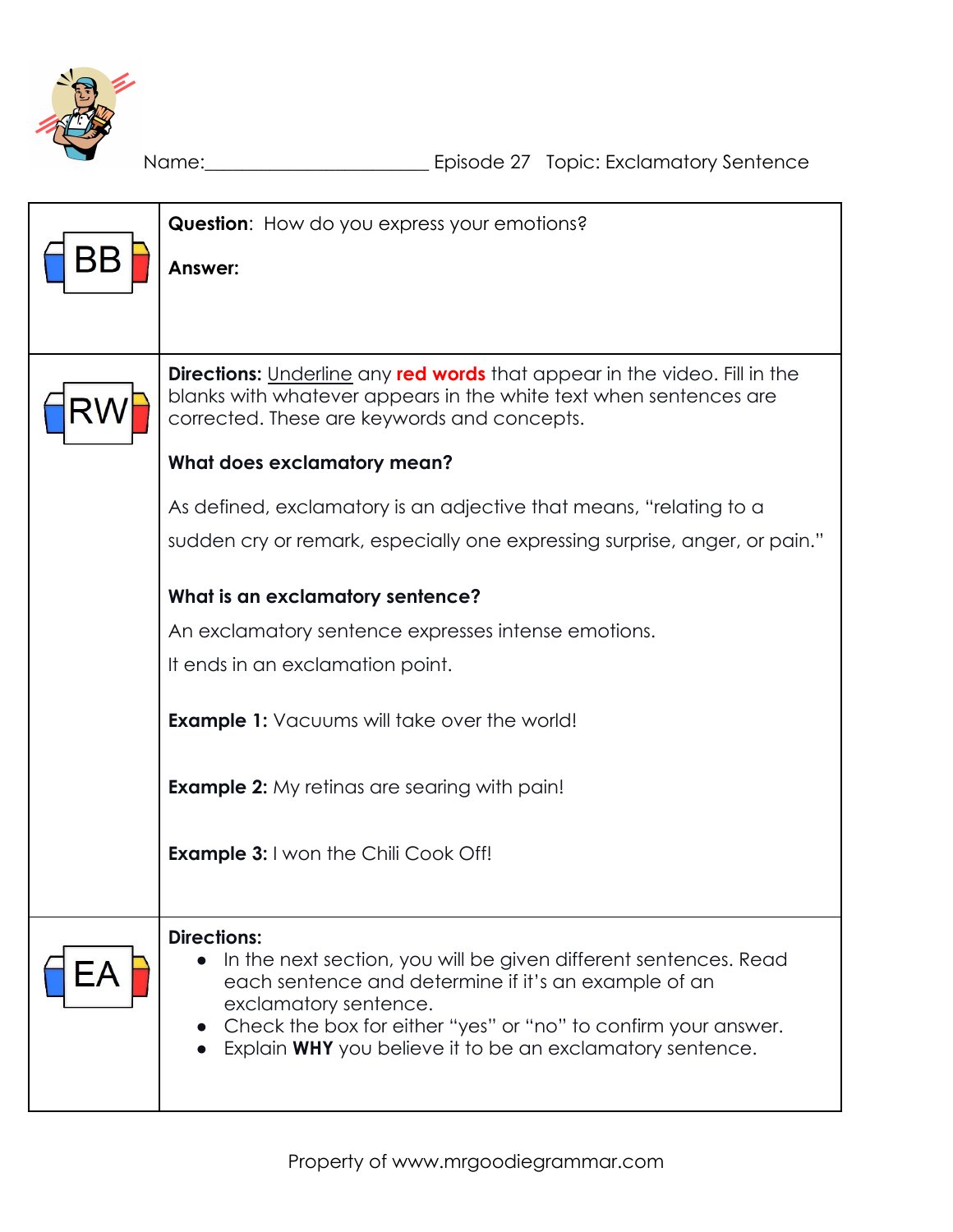

| Name: |                                                     | ________________________ Episode 27 Topic: Exclamatory Sentence            |  |  |  |  |
|-------|-----------------------------------------------------|----------------------------------------------------------------------------|--|--|--|--|
|       |                                                     | <b>Sentence 1:</b> How did my car hide the fact that it is a Transformer?  |  |  |  |  |
|       | Is this an example of an exclamatory sentence?      |                                                                            |  |  |  |  |
|       | Yes                                                 | <b>No</b>                                                                  |  |  |  |  |
|       | Why do you believe that your answer is correct?     |                                                                            |  |  |  |  |
|       |                                                     |                                                                            |  |  |  |  |
|       |                                                     | <b>Sentence 2:</b> I cannot believe that you would destroy my Oreo garden! |  |  |  |  |
|       | Is this an example of an exclamatory sentence?      |                                                                            |  |  |  |  |
|       | Yes                                                 | <b>No</b>                                                                  |  |  |  |  |
|       |                                                     | Why do you believe that your answer is correct?                            |  |  |  |  |
|       |                                                     |                                                                            |  |  |  |  |
|       | <b>Sentence 3:</b> I buried my half-eaten lollipop. |                                                                            |  |  |  |  |
|       |                                                     |                                                                            |  |  |  |  |
|       | Yes                                                 | Is this an example of an exclamatory sentence?<br><b>No</b>                |  |  |  |  |
|       |                                                     | Why do you believe that your answer is correct?                            |  |  |  |  |
|       |                                                     |                                                                            |  |  |  |  |
|       |                                                     |                                                                            |  |  |  |  |
|       | Sentence 4: Why would the Kool-Aid Man do that!     |                                                                            |  |  |  |  |
|       | Is this an example of an exclamatory sentence?      |                                                                            |  |  |  |  |
|       | Yes                                                 | <b>No</b>                                                                  |  |  |  |  |
|       |                                                     | Why do you believe that your answer is correct?                            |  |  |  |  |
|       |                                                     |                                                                            |  |  |  |  |